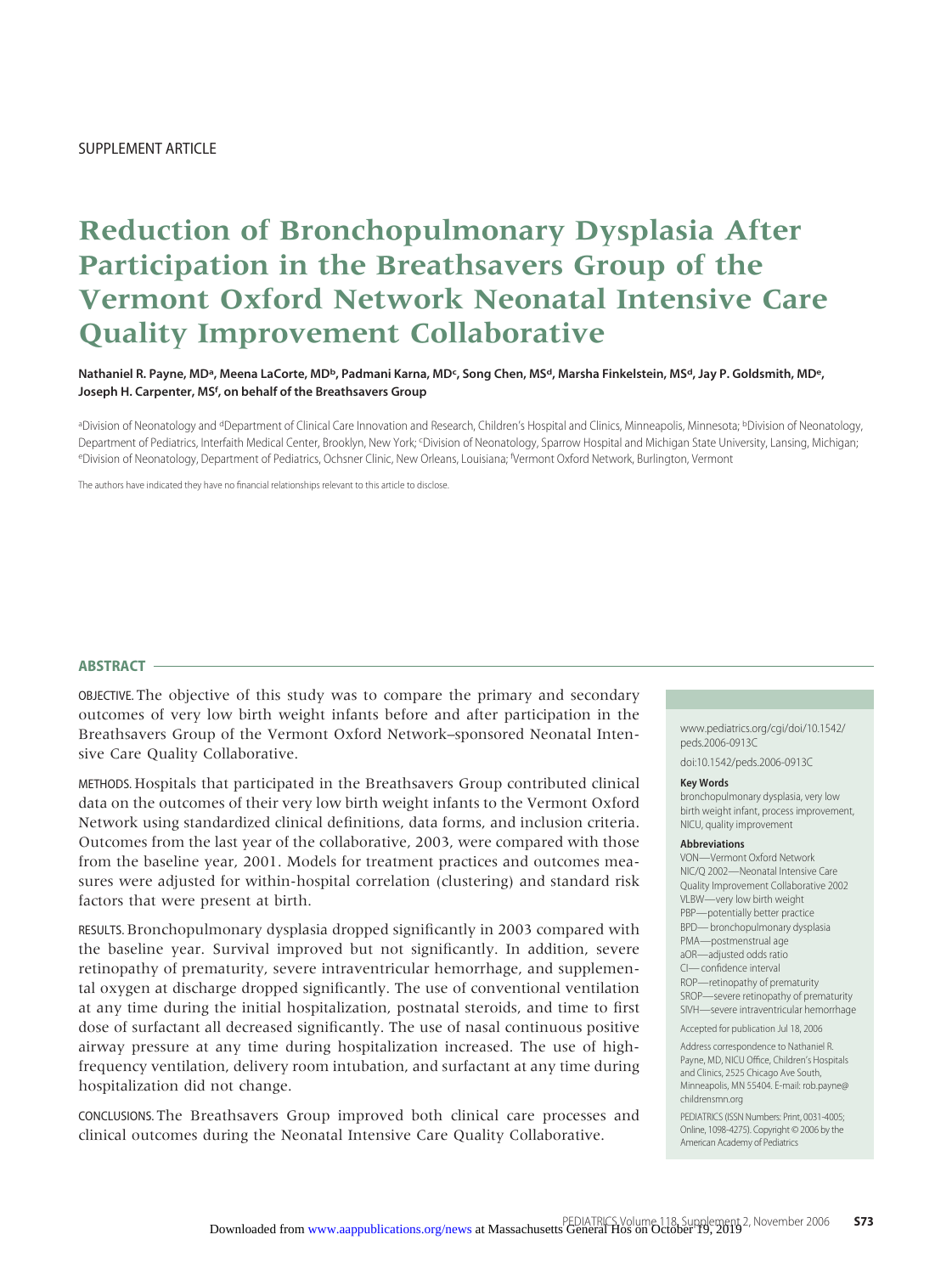THE VERMONT OXFORD Network (VON) sponsored the Neonatal Intensive Care Quality Improvement Collaborative 2002 (NIC/Q 2002) to help participating NICUs improve the care of very low birth weight (VLBW) infants. Patterned after 2 previous collaboratives, $1-3$  the essential components of the NIC/Q 2002 were (1) evidence-based, potentially better practices (PBPs), (2) current methods of quality improvement and adult education, and (3) multiinstitutional collaboration.

Rates of bronchopulmonary dysplasia (BPD) vary widely.4,5 A previous report from the original NIC/Q collaborative showed a significant decrease in BPD among participants who focused on reducing BPD.2 However, that report included only 8 institutions. This report examines the changes in clinical outcomes associated with participation in the Breathsavers Group of the NIC/Q 2002. The goal was to reduce BPD by 10% from 2001 to 2003.

#### **METHODS**

#### **Participating Centers**

The Breathsavers Group consisted of 16 centers and 19 hospitals (see "Acknowledgments" for listing) with Jay P. Goldsmith, MD, medical expert; Meena LaCorte, MD, group leader; and Debra Miller and Diane Miller, facilitators. One center, Columbus Children's Hospital (Columbus, Ohio), was closely associated with 3 referral hospitals (Doctor's Hospital West, Riverside Methodist Hospital, and Grant Medical Center). These 4 hospitals worked very closely with each other and participated in the NIC/Q 2002 as a single center.

The details of participation in the NIC/Q 2002 Breathsavers Group and implementation of the potentially better practices (PBP) are reported elsewhere in this supplement. Outcomes from the first year of the collaborative, 2001, were taken as the baseline year. Almost all PBPs had been implemented by the end of 2002. Therefore, 2003 was chosen as the outcomes measurement year.

#### **Patient Data**

Deidentified outcomes data that had been submitted by each participating institution to the VON were collated and analyzed. The clinical definitions of demographic, treatment, and outcome measures were those published annually by the VON. $6-8$  The definition of BPD was adjusted to account for infants who were discharged from the hospital before 36 weeks' postmenstrual age (PMA) as follows: VLBW infants with BPD were defined as those who required supplemental oxygen at 36 weeks' PMA. In addition, we classified infants who went home requiring supplemental oxygen at 34 to 36 weeks' PMA as requiring supplemental oxygen at 36 weeks and having BPD. We categorized infants who went home without supplemental oxygen at  $\leq$ 36 weeks' PMA or who

remained hospitalized but did not require supplemental oxygen at 36 weeks' PMA as not having BPD. For all other infants, BPD status was considered unknown. Participating hospitals' Institutional Review Boards approved this use of the data.

#### **Statistical Analysis**

Data for VLBW infants (birth weight: 501–1500 g) who were born in 2003 were compared with data from those who were born in 2001. Dichotomous measures of treatment practice and dichotomous outcomes were analyzed using logistic regression. Generalized estimating equations accounted for within-hospital correlation (clustering). Unadjusted analyses included an indicator variable for year of birth ( $0 = 2001$ ,  $1 = 2003$ ) and a measure to indicate whether the hospital also was included in an ongoing delivery room management trial. Adjusted analyses included these 2 predictors, as well as the following covariates: gestational age, small for gestational age (yes or no), maternal race, major birth defect (yes or no), multiple birth (yes or no), Apgar score at 1 minute, gender, mode of delivery (cesarean section or vaginal), and birth location (inborn or outborn).

To determine whether there was a change between 2001 and 2003 for birth weight and gestational age, we used unadjusted random coefficient mixed models, which controlled for clustering within hospitals. For age at first dose of surfactant in infants who received surfactant and length of hospital stay in survivors, we used proportional hazards models, which adjusted for clustering. A maximum age at first surfactant dose was fixed at 1 week, and the maximum length of hospital stay was fixed at 1 year. The unadjusted and adjusted models were based on the log rank test and included the same predictors as used for the logistic models described above.  $P <$  .05 was considered significant. SAS 8.2 (SAS Institute, Inc, Cary, NC) and Stata 7.0 (Stata Corp, College Station, TX) were used.

### **RESULTS**

#### **Patient Demographic Characteristics**

Data were available for all 1757 VLBW infants who were treated in Breathsavers Group institutions in 2001 and for all 1829 infants in 2003. Participating institutions had 12 to 225 VLBW admissions in 2001 and 15 to 242 in 2003, with BPD rates varying from 13.4% to 66.7% in 2001 and 4.0% to 58.3% in 2003 (Fig 1). Demographic data are presented in Table 1. The only significant demographic change was a decrease in white mothers in 2003 compared with 2001 ( $P < .001$ ). Maternal race was included in the adjusted models.

#### **Changes in Treatment Practices**

The Breathsavers Group made significant changes in their treatment practices as a result of implementing the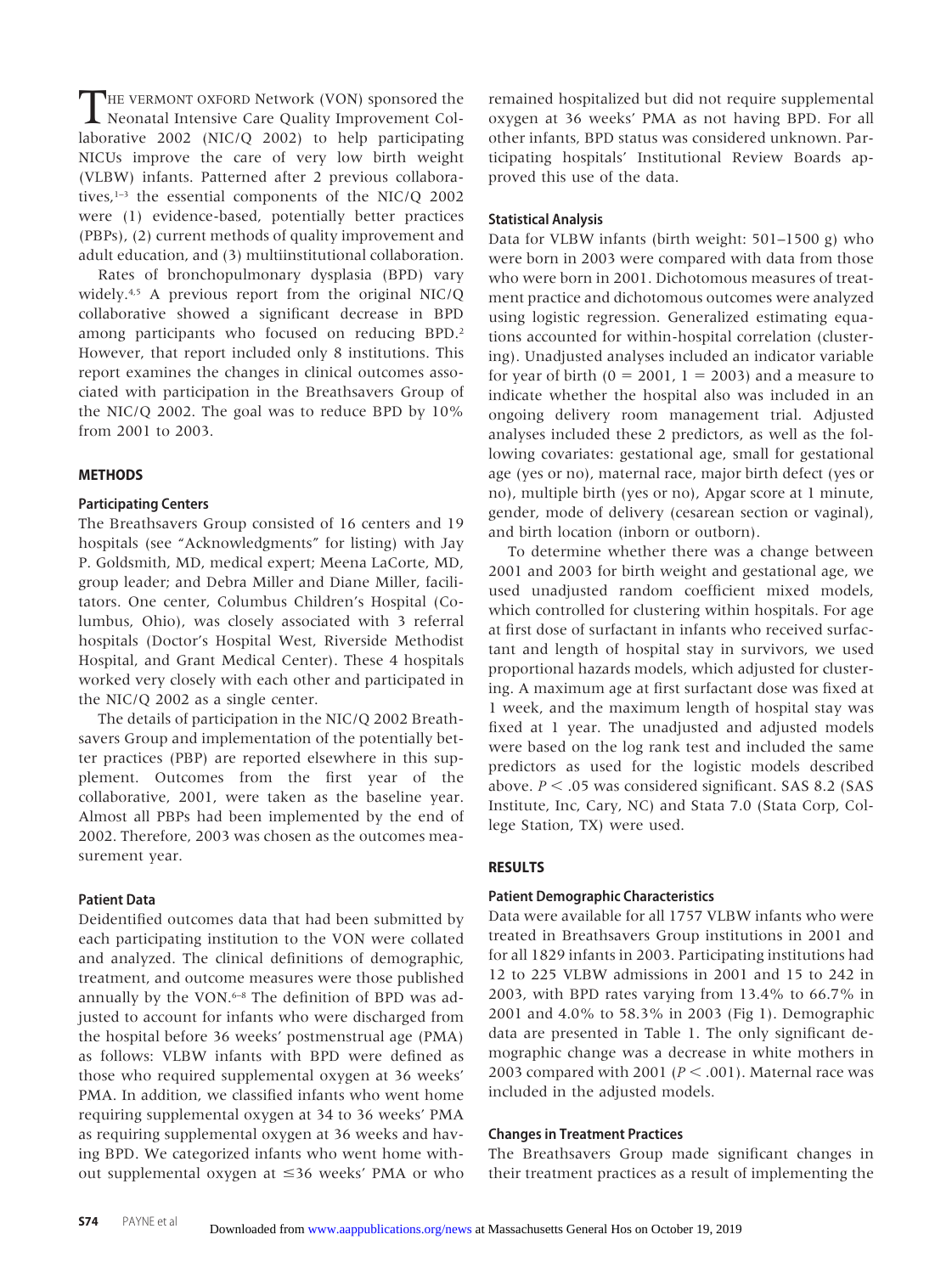

#### FIGURE 1

Participating hospitals are represented along the x-axis, and BPD rates are noted along the y-axis. Rates for the baseline (2001) and follow-up (2003) years are presented. The average BPD rate for the entire VON VLBW database was the same for 2001 and 2003: 29%. That average rate is represented by the dotted line.

TABLE 1 **Infant Demographic Characteristics at Breathsavers Group Hospitals, 2001 and 2003**

| Characteristic                  | 2001   | 2003   | Р       |
|---------------------------------|--------|--------|---------|
|                                 | Value  | Value  |         |
| Location of birth, inborn %     | 83.3   | 81.6   | .116    |
| Gender, % male                  | 52.0   | 50.4   | .326    |
| Maternal race, % white          | 65.3   | 60.6   | < 0.001 |
| Prenatal care, %                | 95.6   | 96.8   | .070    |
| Any antenatal steroids, %       | 69.1   | 69.9   | .728    |
| Delivery by cesarean section, % | 66.4   | 69.2   | .107    |
| Multiple birth, %               | 29.6   | 29.2   | .816    |
| Small for gestational age, %    | 19.6   | 19.9   | .770    |
| Birth weight, mean, g           | 1061.5 | 1067.4 | .543    |
| Gestational age, mean, wk       | 28.2   | 28.3   | .446    |

PBPs. For example, the use of conventional ventilation, postnatal steroids, and supplemental oxygen in the delivery room all decreased significantly (Table 2). The use of nasal continuous positive airway pressure at any time during hospitalization increased significantly from 60.8% to 71.3% (adjusted odds ratio [aOR]: 1.91; 95% confidence interval [CI]: 1.49–2.47), as did the use of surfactant in the delivery room (aOR: 2.27; 95% CI: 1.09–4.72). Participating centers also decreased the median time to first surfactant dose from 22 to 10 minutes after delivery (adjusted hazard ratio: 1.33; 95% CI: 1.03– 1.72) and decreased the use of conventional ventilation (aOR: 0.69; 95% CI: 0.55–0.87). There was no change in the use of high-frequency ventilation; surfactant at any time; or delivery room intubation, bag/mask ventilation, or chest compressions (Table 2).

#### **Changes in BPD Rates**

BPD, whether using the classic definition of requirement for supplemental oxygen at 36 weeks' PMA or adjusted BPD (see "Methods"), was less common in 2003 than in 2001 at the Breathsavers Group hospitals (Table 3). For example, the aOR for adjusted BPD was 0.51 (95% CI: 0.37–0.72). Survival without BPD rose from 53.6% to 63.4% (aOR: 1.86; 95% CI: 1.41–2.46; Table 3). However, the reduction in BPD was not uniform across all participating centers. Fourteen institutions decreased their BPD rate from 2001 to 2003, but 4 centers had an increase (Fig 1). Some institutions had unusually low BPD rates, probably because many of their sickest infants were transferred to a referral center (see "Methods"). Overall, Breathsavers Group centers reduced BPD in 2003 compared with 2001 by 27%, exceeding the goal of a 10% reduction. By comparison, BPD rates for all centers in the VON was 29% in both 2001 and 2003.

#### **Changes in Secondary Outcome Measures**

In addition to reducing BPD, Breathsavers Group centers significantly reduced the use of supplemental oxygen at discharge, severe retinopathy of prematurity (SROP), and severe intraventricular hemorrhage (SIVH) (Table 3). Survival among Breathsavers Group centers' patients was slightly but not statistically higher for 2003 compared with 2001 (86.1% vs 84.3%). Other complications, such as pneumothorax, nosocomial bacterial infection, any late infection, periventricular leukomalacia, and necrotizing enterocolitis, did not change signifi-

|  | TABLE 2 Treatment Practices at Breathsavers Group Hospitals, 2001 and 2003 |
|--|----------------------------------------------------------------------------|
|--|----------------------------------------------------------------------------|

| 2001<br>Value | 2003  | Unadjusted OR<br>(95% CI) | aOR (95% CI)        |
|---------------|-------|---------------------------|---------------------|
|               | Value |                           |                     |
|               |       |                           |                     |
| 94.2          | 90.1  | $0.56(0.35 - 0.88)$       | $0.52(0.30 - 0.91)$ |
| 48.3          | 52.7  | $1.19(0.85 - 1.67)$       | $1.18(0.78 - 1.79)$ |
| 59.5          | 59.5  | $1.00(0.73 - 1.36)$       | $1.06(0.69 - 1.63)$ |
| 6.8           | 7.7   | $1.14(0.90 - 1.44)$       | $1.05(0.76 - 1.45)$ |
| 32.2          | 45.2  | $1.74(0.93 - 3.23)$       | $2.27(1.09 - 4.72)$ |
| 70.1          | 69.2  | $0.96(0.73 - 1.26)$       | $1.02(0.77 - 1.35)$ |
| 72.3          | 66.1  | $0.75(0.61 - 0.91)$       | $0.69(0.55 - 0.87)$ |
| 60.8          | 71.3  | $1.60(1.31 - 1.96)$       | $1.91(1.49 - 2.47)$ |
| 28.9          | 27.9  | $0.95(0.70 - 1.29)$       | $0.94(0.66 - 1.33)$ |
| 16.9          | 6.7   | $0.35(0.26 - 0.49)$       | $0.30(0.21 - 0.44)$ |
|               |       |                           |                     |

ETT indicates endotracheal tube; NCPAP, nasal continuous positive airway pressure.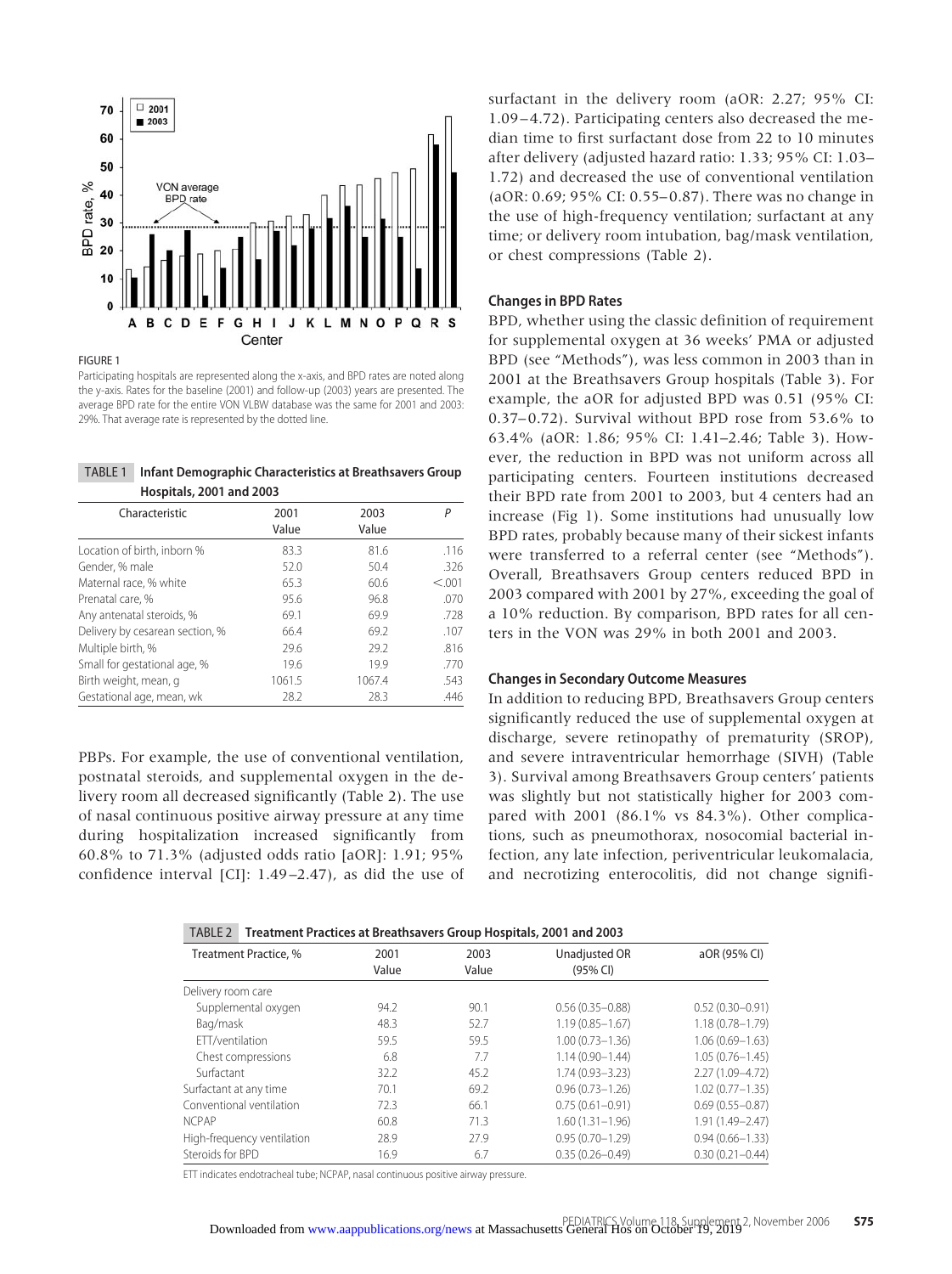|  | TABLE 3 Outcomes at Breathsavers Group Hospitals, 2001 and 2003 |
|--|-----------------------------------------------------------------|
|--|-----------------------------------------------------------------|

| Outcome, %                                      | 2001<br>Value | 2003<br>Value | Unadjusted OR<br>(95% CI) | aOR (95% CI)        |
|-------------------------------------------------|---------------|---------------|---------------------------|---------------------|
| Survival                                        | 84.3          | 86.1          | $1.15(0.95 - 1.40)$       | $1.27(0.95 - 1.71)$ |
| BPD at 36 wk PMA                                | 36.6          | 26.8          | $0.63(0.49 - 0.82)$       | $0.51(0.37 - 0.72)$ |
| Oxygen at 36 wk PMA                             | 45.8          | 35.1          | $0.64(0.50 - 0.82)$       | $0.52(0.38 - 0.72)$ |
| Survival without BPD                            | 53.6          | 63.4          | $1.50(1.22 - 1.84)$       | $1.86(1.41 - 2.46)$ |
| Oxygen at discharge                             | 25.9          | 17.2          | $0.59(0.43 - 0.83)$       | $0.53(0.38 - 0.75)$ |
| Pneumothorax                                    | 6.7           | 5.9           | $0.87(0.68 - 1.13)$       | $0.86(0.63 - 1.17)$ |
| <b>SROP</b>                                     | 12.3          | 9.1           | $0.72(0.46 - 1.11)$       | $0.59(0.37 - 0.94)$ |
| <b>SIVH</b>                                     | 11.3          | 9.6           | $0.84(0.72 - 0.98)$       | $0.79(0.67 - 0.92)$ |
| Periventricular leukomalacia                    | 3.6           | 3.0           | $0.81(0.51 - 1.29)$       | $0.82(0.50 - 1.35)$ |
| Bacterial nosocomial infection                  | 20.8          | 20.0          | $0.95(0.71 - 1.29)$       | $0.93(0.69 - 1.25)$ |
| Any late infection (includes fungal infections) | 22.3          | 20.8          | $0.92(0.70 - 1.20)$       | $0.89(0.68 - 1.16)$ |
| Necrotizing enterocolitis                       | 6.3           | 7.0           | $1.11(0.87 - 1.44)$       | $1.12(0.85 - 1.47)$ |

cantly. Median length of stay in surviving infants also did not change (55 vs 54 days; adjusted hazard ratio: 1.13; 95%, CI: 0.99–1.30).

#### **DISCUSSION**

This study supports the hypothesis that quality improvement collaboratives can improve NICU outcomes for VLBW infants. The outcomes that were associated with the Breathsavers Group's efforts were better than expected. The primary goal was a 10% reduction in BPD with no change in mortality. A 27% reduction was achieved. These improvements compare favorably with other reports of collaborative quality improvement.2,9–12

Not all participating centers demonstrated reduced BPD rates after implementing the PBPs. The 4 centers that did not show improvements had baseline BPD rates -29%, the average for all VON centers in 2001 (Fig 1). The NICUs that showed the greatest improvement generally had baseline BPD rates that were higher than the overall VON average. This suggests that the NICUs that are most likely to benefit from improvement efforts might be those that have higher than average baseline rates.

One of the PBPs implemented by the Breathsavers Group was a reduction in oxygen saturation targets for VLBW infants. This was shown previously to reduce BPD and ROP.12–14 Changing the oxygen saturation target might reduce the number of infants who meet the criterion for BPD without changing the infant's condition. This would result in fewer infants being classified as having BPD, although their physiologic condition would be comparable to those who previously received a diagnosis of having BPD using higher oxygen saturation targets. Walsh et al<sup>15</sup> showed that changes in the diagnostic criteria of BPD can alter the reported incidence of BPD. We cannot exclude that possibility. Although lower oxygen saturation targets might have reduced artificially the rate of BPD, they are not likely to have changed the rates of SROP or SIVH, both of which were reduced in 2003 compared with the baseline year, 2001

(Table 3). Furthermore, reducing the administration of unnecessary supplemental oxygen has merit, even if it does not reduce BPD.

The Breathsavers Group could have shown improved outcomes for reasons other than just the implementation of PBPs. For example, the Hawthorne effect, improvement in performance that is seen when performance receives extra scrutiny, might have accounted for some of the improvement that was seen in this collaborative. Such improvements would be expected to last only as long as the increased scrutiny lasted and would be independent of any relationship (or lack of relationship) between the changes in care (PBPs) and clinical outcomes. If the Hawthorne effect were the only explanation for our observed improvement in outcomes, then the value of the collaborative would be changed from the implementation of evidence-based PBP to increasing awareness of BPD among the participating centers. Some investigators have even discussed the value of harnessing the Hawthorne effect to improve care.16,17 The key observation is that outcomes were improved, whatever the mechanism.

Although there may have been some influence from the Hawthorne effect, the Breathsavers Group likely improved outcomes through the implementation of PBPs that improved the team work, culture, and level of collaboration among professional disciplines. The Breathsavers Group improved treatment processes such as reducing the time to first surfactant and the use of conventional ventilation. Similarly, the Breathsavers Group increased surfactant use in the delivery room and the use of nasal continuous positive airway pressure (Table 2). These changes in clinical care likely led to a reduction in BPD. There also may have been a reduction in severity of BPD that did not appear in our data, because this study did not stratify cases of BPD using the National Institute of Child Health and Human Development consensus criteria.<sup>18</sup> Furthermore, the Breathsavers Group improved related outcomes, such as SROP and SIVH, that were not the intended objectives of the col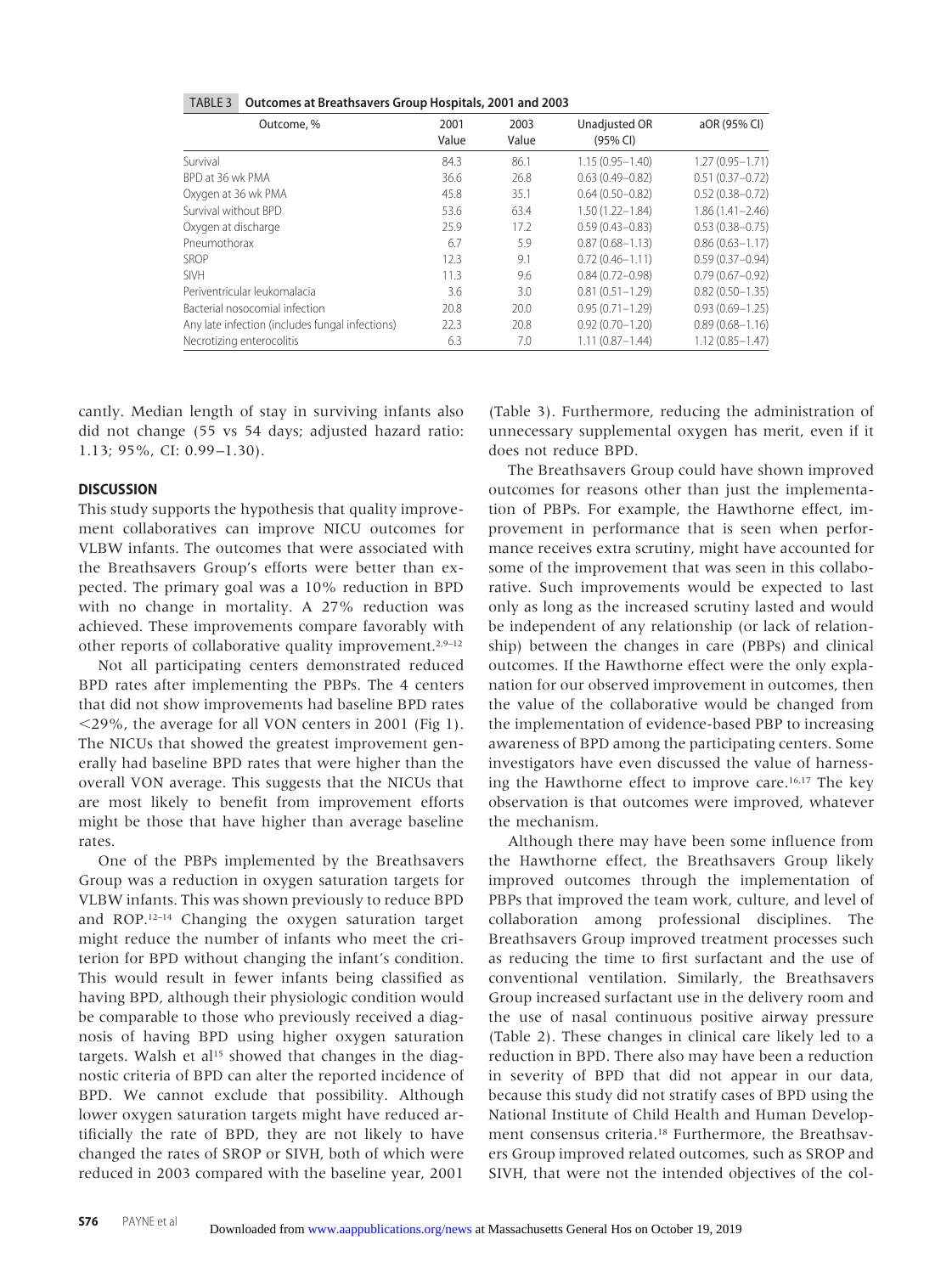laborative and likely would not have been affected by increased scrutiny of respiratory practices and outcomes.

This study showed that in the year after implementation of the PBPs, the Breathsavers Group produced significant improvements in treatment and outcome measures. However, these improvements may not be sustained as the effort to implement new PBPs wanes and NICU personnel return to former practices. Follow-up studies to monitor changes in the BPD rate in participating institutions will be needed to augment this initial report.

#### **CONCLUSIONS**

The Breathsavers Group made significant improvements in clinical care and reduced BPD as a part of the NIC/Q 2002 quality collaborative. There is a need to monitor the Breathsavers Group NICUs' respiratory outcomes in future years to evaluate the durability of the improvements reported here. However, the Breathsavers Group's experience supports the value of quality collaboratives as a method of improving NICU care.

#### **ACKNOWLEDGMENTS**

The outcomes reported here were obtained as a part of the NIC/Q 2002 collaborative to improve neonatal care, which was sponsored by the VON. We wrote this report on behalf of the Breathsavers Group. We thank the representatives of participating institutions that worked to produce and make available the outcomes data for this article: Advocate Lutheran General Children's Hospital, Park Ridge, IL: Jeffrey A. George, DO; Baptist Children's Hospital, Miami, FL: Andrew Kairalla, MD; Barbara Bush Children's Hospital at Maine Medical Center, Portland, ME: Dan Sobel, MD; Carle Foundation Hospital, Urbana, IL: William Stratton, MD; Central Mississippi Medical Center, Jackson, MS: John Rawson, MD; Children's Hospitals and Clinics, Minneapolis, MN: Jo Crosby, RN, RNC; Children's Hospital at Bronson Methodist Hospital, Kalamazoo, MI: Gerald D. Purdy, MD; Children's Hospital Neonatal Services, Columbus, OH: Tami Wallace, RN; Children's Mercy Hospital, Kansas City, MO: Jodi Jackson, MD; Exempla Saint Joseph Hospital, Denver, CO: Christinia Ukrainski, MD; Geisinger Medical Center, Danville, PA: Lauren Johnson, MD; Lee Memorial Health System, Ft Myers, FL: William Liu, MD; Methodist Hospital of Indiana, Indianapolis, IN: Charles Njinimbam, MD; Providence St Vincent Medical Center, Portland, OR: Betty Campbell, RN; Saint Barnabas Medical Center, Livingston, NJ: Shyan Sun, MD; Sparrow Hospital, Lansing, MI: Padmani Karna, MD.

#### **REFERENCES**

- 1. Horbar JD. The Vermont Oxford Network: evidence-based quality improvement for neonatology. *Pediatrics.* 1999; 103(suppl E):350–359
- 2. Horbar JD, Rogowski J, Plsek PE, et al. Collaborative quality improvement for neonatal intensive care. NIC/Q Project Investigators of the Vermont Oxford Network. *Pediatrics.* 2001;107: 14–22
- 3. Horbar JD, Plsek PE, Leahy K. NIC/Q 2000: establishing habits for improvement in neonatal intensive care units. *Pediatrics.* 2003;111(4). Available at: www.pediatrics.org/cgi/content/ full/111/4/SE1/e397
- 4. Avery ME, Tooley WH, Keller JB, et al. Is chronic lung disease in low birth weight infants preventable? A survey of eight centers. *Pediatrics.* 1987;79:26–30
- 5. Van Marter LJ, Allred EN, Pagano M, et al. Do clinical markers of barotrauma and oxygen toxicity explain interhospital variation in rates of chronic lung disease? *Pediatrics.* 2000;105: 1194–1201
- 6. *Vermont Oxford Network Database Manual of Operations for Infants Born in 2001.* Burlington, VT: Vermont Oxford Network; 2000
- 7. *Vermont Oxford Network Database Manual of Operations for Infants Born in 2002.* Burlington, VT: Vermont Oxford Network; 2001
- 8. *Vermont Oxford Network Database Manual of Operations for Infants Born in 2003.* Burlington, VT: Vermont Oxford Network; 2002
- 9. Bloom BT, Craddock A, Delmore PM, et al. Reducing acquired infections in the NICU: observing and implementing meaningful differences in process between high and low acquired infection rate centers. *J Perinatol.* 2003;23:489–492
- 10. Khuri SF, Daley J, Henderson WG. The comparative assessment and improvement of quality of surgical care in the Department of Veterans Affairs. *Arch Surg.* 2002;137:20–27
- 11. Horbar JD, Carpenter JH, Buzas J, et al. Collaborative quality improvement to promote evidence based surfactant for preterm infants: a cluster randomised trial. *BMJ.* 2004;329:1004
- 12. Supplemental Therapeutic Oxygen for Prethreshold Retinopathy Of Prematurity (STOP-ROP), a randomized, controlled trial. I: primary outcomes. *Pediatrics.* 2000;105:295–310
- 13. Tin W, Milligan DW, Pennefather P, Hey E. Pulse oximetry, severe retinopathy, and outcome at one year in babies of less than 28 weeks gestation. *Arch Dis Child Fetal Neonatal Ed.* 2001; 84:F106–F110
- 14. Chow LC, Wright KW, Sola A. Can changes in clinical practice decrease the incidence or severe retinopathy in very low birth weight infants? The CSMC Oxygen Administration Study Group. *Pediatrics.* 2003;111:339–345
- 15. Walsh MC, Yao Q, Gettner P, et al. Impact of a physiologic definition on bronchopulmonary dysplasia rate. *Pediatrics.* 2004;114:1305–1311
- 16. Feil PH, Grauer JS, Gadbury-Amyot CC, Kula K, McCunniff MD. Intentional use of the Hawthorne effect to improve oral hygiene compliance in orthodontic patients. *J Dent Educ.* 2002; 66:1129–1135
- 17. Mangione-Smith R, Elliott MN, McDonald L, McGlynn EA. An observational study of antibiotic prescribing behavior and the Hawthorne effect. *Health Serv Res.* 2002;37:1603–1623
- 18. Jobe AH, Bancalari E. Bronchopulmonary dysplasia: NICHD/ NHLB/ORD workshop summary. *Am J Respir Crit Care Med.* 2001;163:1723–1729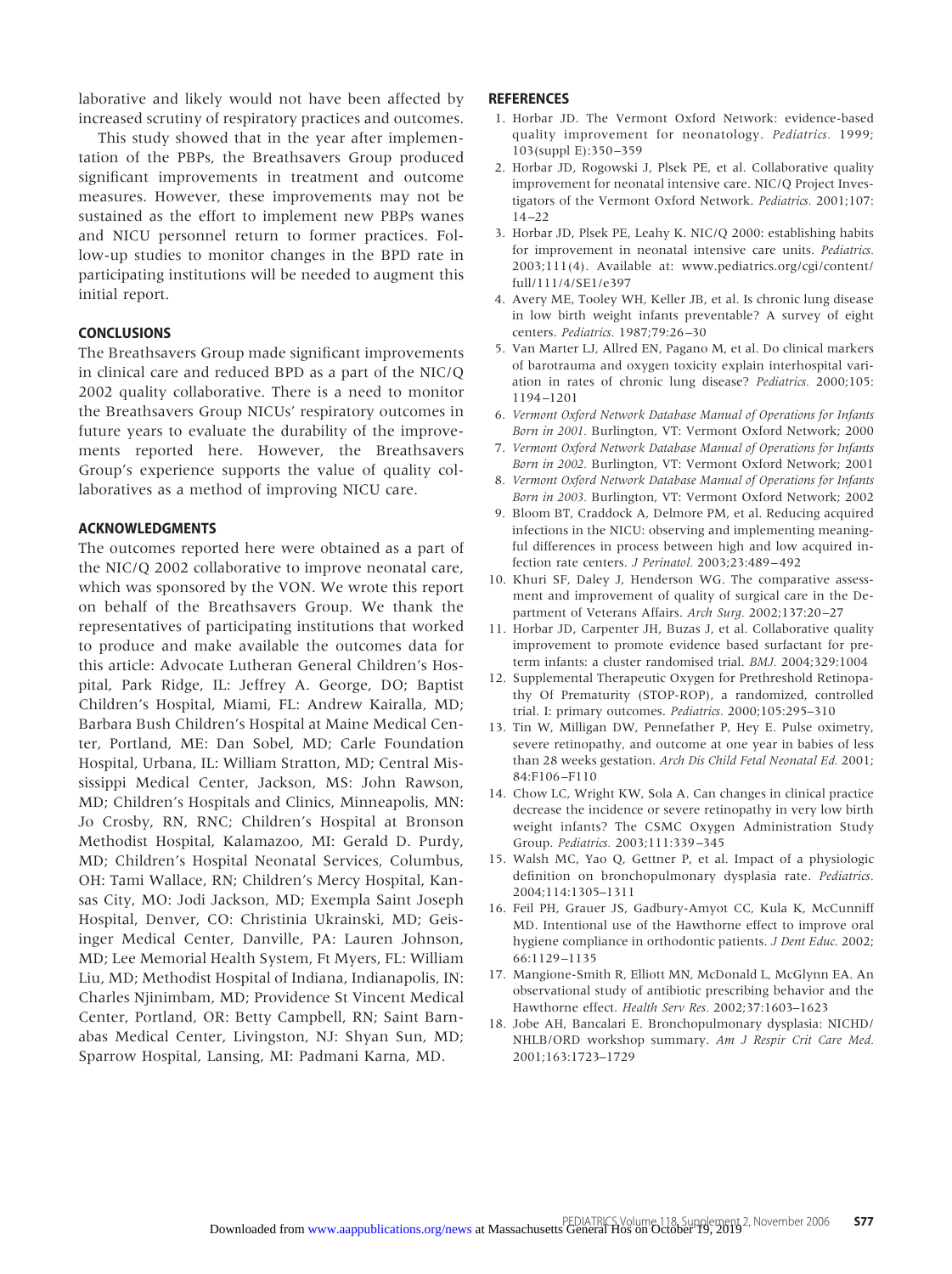# **Quality Improvement Collaborative Breathsavers Group of the Vermont Oxford Network Neonatal Intensive Care Reduction of Bronchopulmonary Dysplasia After Participation in the**

Jay P. Goldsmith and Joseph H. Carpenter Nathaniel R. Payne, Meena LaCorte, Padmani Karna, Song Chen, Marsha Finkelstein,

DOI: 10.1542/peds.2006-0913C *Pediatrics* 2006;118;S73

| Updated Information $\&$<br><b>Services</b> | including high resolution figures, can be found at:<br>http://pediatrics.aappublications.org/content/118/Supplement_2/S73                                                                                  |
|---------------------------------------------|------------------------------------------------------------------------------------------------------------------------------------------------------------------------------------------------------------|
| <b>References</b>                           | This article cites 14 articles, 10 of which you can access for free at:<br>http://pediatrics.aappublications.org/content/118/Supplement_2/S73#<br><b>BIBL</b>                                              |
| <b>Subspecialty Collections</b>             | This article, along with others on similar topics, appears in the<br>following collection(s):<br><b>Fetus/Newborn Infant</b><br>http://www.aappublications.org/cgi/collection/fetus:newborn_infant_<br>sub |
| Permissions & Licensing                     | Information about reproducing this article in parts (figures, tables) or<br>in its entirety can be found online at:<br>http://www.aappublications.org/site/misc/Permissions.xhtml                          |
| <b>Reprints</b>                             | Information about ordering reprints can be found online:<br>http://www.aappublications.org/site/misc/reprints.xhtml                                                                                        |